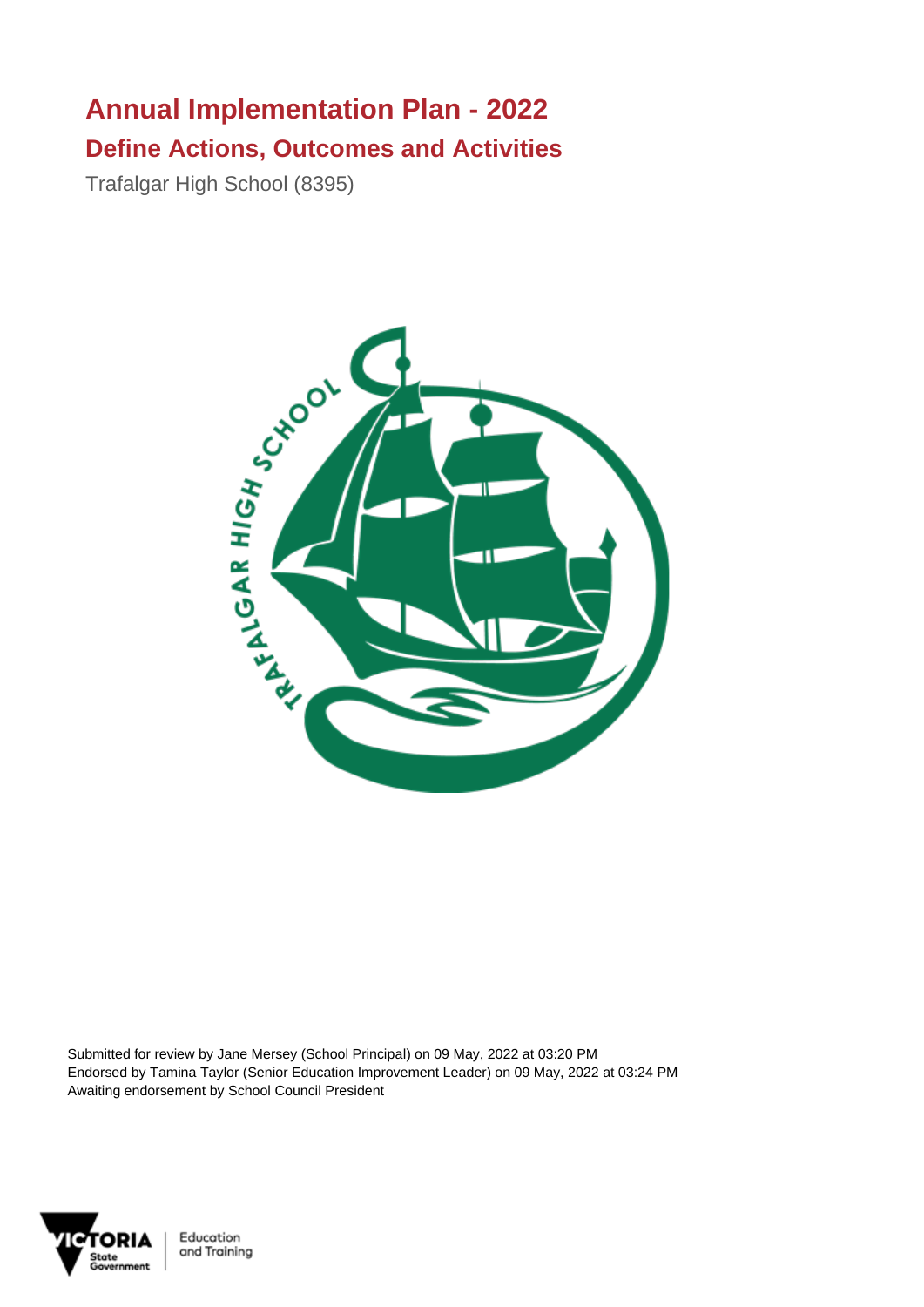## **Define Actions, Outcomes and Activities**

| Goal 1                                      | <b>2022 Priorities Goal</b><br>Some of our students have thrived in the remote learning environment, others have maintained their learning progress, and some<br>need extra learning and wellbeing support despite the best efforts of their teachers and families. In 2022 we will continue to focus on<br>student learning - with an increased focus on numeracy - and student wellbeing through the 2022 Priorities Goal, a learning Key<br>Improvement Strategy and a wellbeing Key Improvement Strategy. We will teach and support each student at their point of need and<br>in line with FISO.                                                                                                                                                                                                                                          |
|---------------------------------------------|------------------------------------------------------------------------------------------------------------------------------------------------------------------------------------------------------------------------------------------------------------------------------------------------------------------------------------------------------------------------------------------------------------------------------------------------------------------------------------------------------------------------------------------------------------------------------------------------------------------------------------------------------------------------------------------------------------------------------------------------------------------------------------------------------------------------------------------------|
| 12 Month Target 1.1                         | To increase the proportion of positive responses in goal setting from years 7 -12 to 60%                                                                                                                                                                                                                                                                                                                                                                                                                                                                                                                                                                                                                                                                                                                                                       |
|                                             | To increase the proportion of positive responses in sense of confidence to 60%<br>To improve NAPLAN numeracy % above benchmark growth to 22% for year 9                                                                                                                                                                                                                                                                                                                                                                                                                                                                                                                                                                                                                                                                                        |
| KIS <sub>1</sub><br>Priority 2022 Dimension | Learning - Support both those who need extra support and those who have thrived to continue to extend their learning, especially in<br>numeracy                                                                                                                                                                                                                                                                                                                                                                                                                                                                                                                                                                                                                                                                                                |
| <b>Actions</b>                              | Leaders will:<br>- identify students for Tutor Learning Initiative<br>- lead the development of ILPs for literacy and numeracy<br>- track and monitor student growth with data tracking tools<br>- support the MYLNS teachers and TLI tutors in accessing professional learning<br><b>MYLNS Teachers will:</b><br>- undertake professional learning to develop skills and knowledge<br>- develop student ILPs<br>- undertake the program as per the Trafalgar High Intervention Plan<br>- record observation and data of students in MS Teams channel<br>- assess and report outcomes for students, reflecting on the progress as per students' ILPs<br>- assist in capability building of teachers i.e. in PLCs, team teaching<br>Tutors will:<br>- undertake professional learning to develop skills and knowledge<br>- develop student ILPs |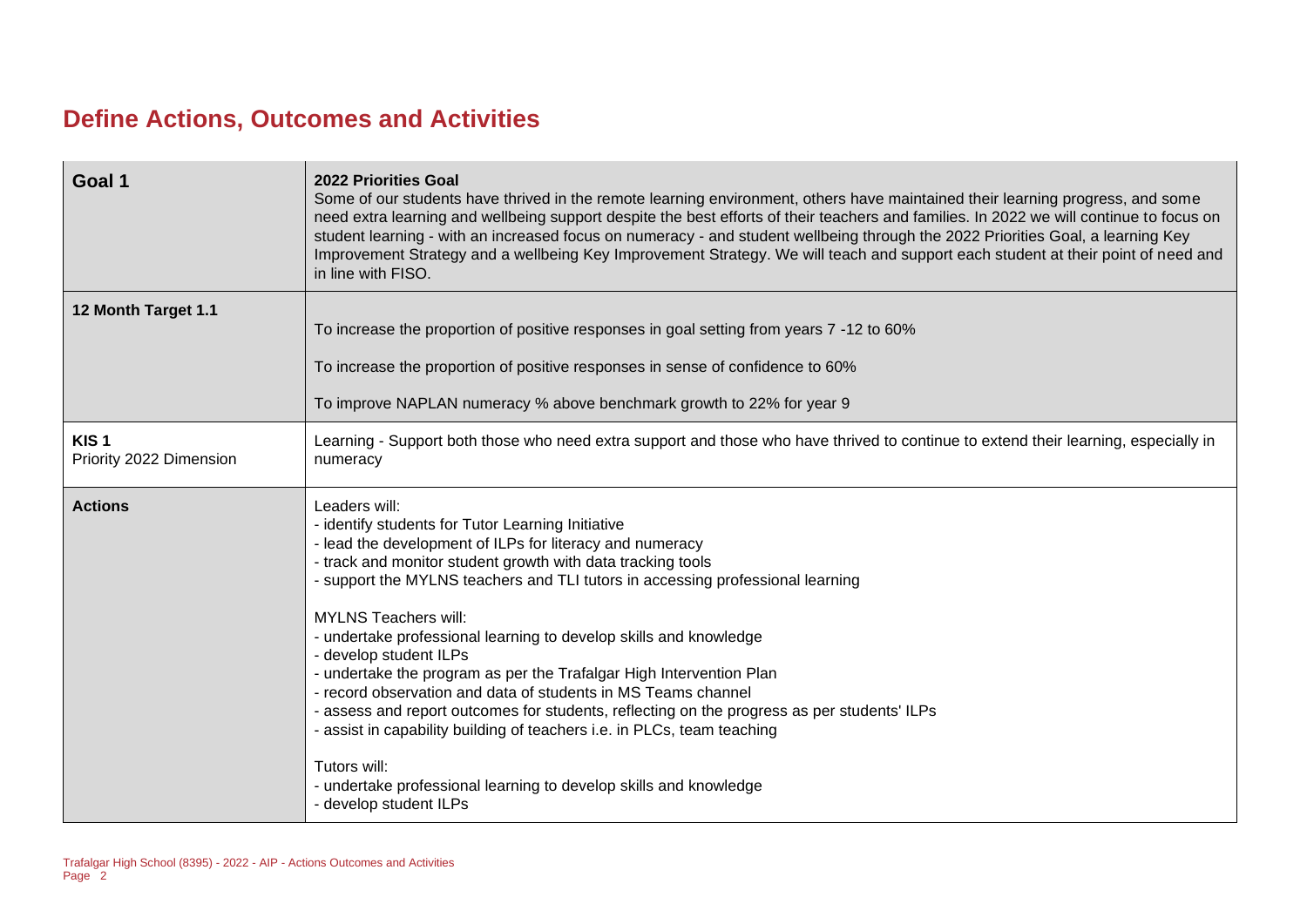|                           | - undertake the program as per the Trafalgar High Intervention Plan<br>- record observation and data of students in MS Teams channel<br>Students will:<br>- participate in the program<br>- provide feedback on the engagement and effectiveness of both programs<br>- develop their learning goals                                                                                                                                                                                                                                                                                                                                                                                                                                                                                                                                                                                                                                                                                                                                                                                                                                                                                                                                                                      |
|---------------------------|--------------------------------------------------------------------------------------------------------------------------------------------------------------------------------------------------------------------------------------------------------------------------------------------------------------------------------------------------------------------------------------------------------------------------------------------------------------------------------------------------------------------------------------------------------------------------------------------------------------------------------------------------------------------------------------------------------------------------------------------------------------------------------------------------------------------------------------------------------------------------------------------------------------------------------------------------------------------------------------------------------------------------------------------------------------------------------------------------------------------------------------------------------------------------------------------------------------------------------------------------------------------------|
| <b>Outcomes</b>           | Leaders will:<br>- have identified students for Tutor Learning Initiative<br>- have led the development of ILPs for literacy and numeracy<br>- have tracked and monitored student growth with data tracking tools<br>- have supported the MYLNS teachers and TLI tutors in accessing professional learning<br><b>MYLNS Teachers will:</b><br>- have undertaken professional learning to develop skills and knowledge<br>- have developed student ILPs<br>- have implemented the program as per the Trafalgar High Intervention Plan<br>- have recorded observation and data of students in MS Teams channel<br>- have assessed and reported outcomes for students, reflecting on the progress as per students' ILPs<br>- have assisted in capability building of teachers i.e. in PLCs, team teaching<br>Tutors will:<br>- have undertaken professional learning to develop skills and knowledge<br>- have developed student ILPs<br>- have undertaken the program as per the Trafalgar High Intervention Plan<br>- have recorded observation and data of students in MS Teams channel<br>Students will:<br>- have participated in the program<br>- have provided feedback on the engagement and effectiveness of both programs<br>- have developed their learning goals |
| <b>Success Indicators</b> | MYLNs PD completed<br>ILPs uploaded to MS Teams for all students                                                                                                                                                                                                                                                                                                                                                                                                                                                                                                                                                                                                                                                                                                                                                                                                                                                                                                                                                                                                                                                                                                                                                                                                         |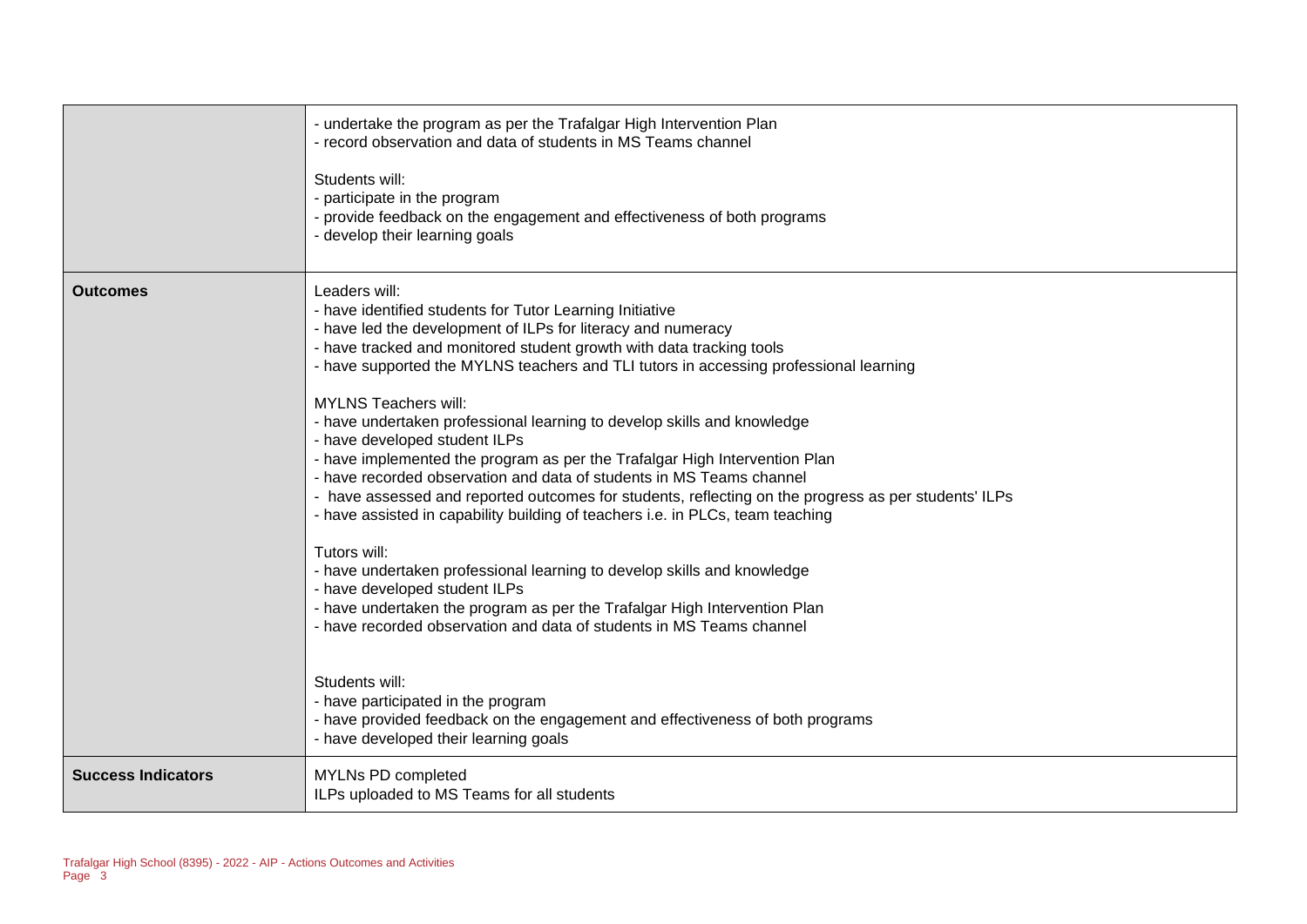|                                                                                                                                                                                                                                                                                                                                                                                                                  | Parents have agreed to students undertaking program<br>Students have met goals as per ILP<br>Feedback surveys completed with 80% positive endorsement of MYLN and TLI |                                 |                                  |                                                                                                                                                                                                                                                       |
|------------------------------------------------------------------------------------------------------------------------------------------------------------------------------------------------------------------------------------------------------------------------------------------------------------------------------------------------------------------------------------------------------------------|-----------------------------------------------------------------------------------------------------------------------------------------------------------------------|---------------------------------|----------------------------------|-------------------------------------------------------------------------------------------------------------------------------------------------------------------------------------------------------------------------------------------------------|
| <b>Activities and Milestones</b>                                                                                                                                                                                                                                                                                                                                                                                 | <b>People Responsible</b>                                                                                                                                             | Is this a PL<br><b>Priority</b> | When                             | <b>Funding Streams</b>                                                                                                                                                                                                                                |
| - identify students for Tutor Learning Initiative<br>- lead the development of ILPs for literacy and numeracy<br>- track and monitor student growth with data tracking tools<br>- support the MYLNS teachers and TLI tutors in accessing<br>professional learning<br>-employ tutors for VCE program                                                                                                              | $\triangleright$ Learning Specialist(s)                                                                                                                               | $\Box$ PLP<br>Priority          | from:<br>Term 1<br>to:<br>Term 4 | \$25,000.00<br>$\triangleright$ Equity funding will<br>be used<br>$\Box$ Disability Inclusion<br>Tier 2 Funding will be<br>used<br>$\Box$ Schools Mental<br><b>Health Menu items</b><br>will be used which<br>may include DET<br>funded or free items |
| - undertake professional learning to develop skills and knowledge<br>- develop student ILPs<br>- undertake the program as per the Trafalgar High Intervention Plan<br>- record observation and data of students in MS Teams channel<br>- assess and report outcomes for students, reflecting on the<br>progress as per students' ILPs<br>- assist in capability building of teachers i.e. in PLCs, team teaching | $\overline{\mathbf{M}}$ Teacher(s)                                                                                                                                    | $\Box$ PLP<br>Priority          | from:<br>Term 1<br>to:<br>Term 4 | \$20,000.00<br>$\overline{\mathbf{M}}$ Equity funding will<br>be used<br>$\Box$ Disability Inclusion<br>Tier 2 Funding will be<br>used<br>$\Box$ Schools Mental<br><b>Health Menu items</b><br>will be used which                                     |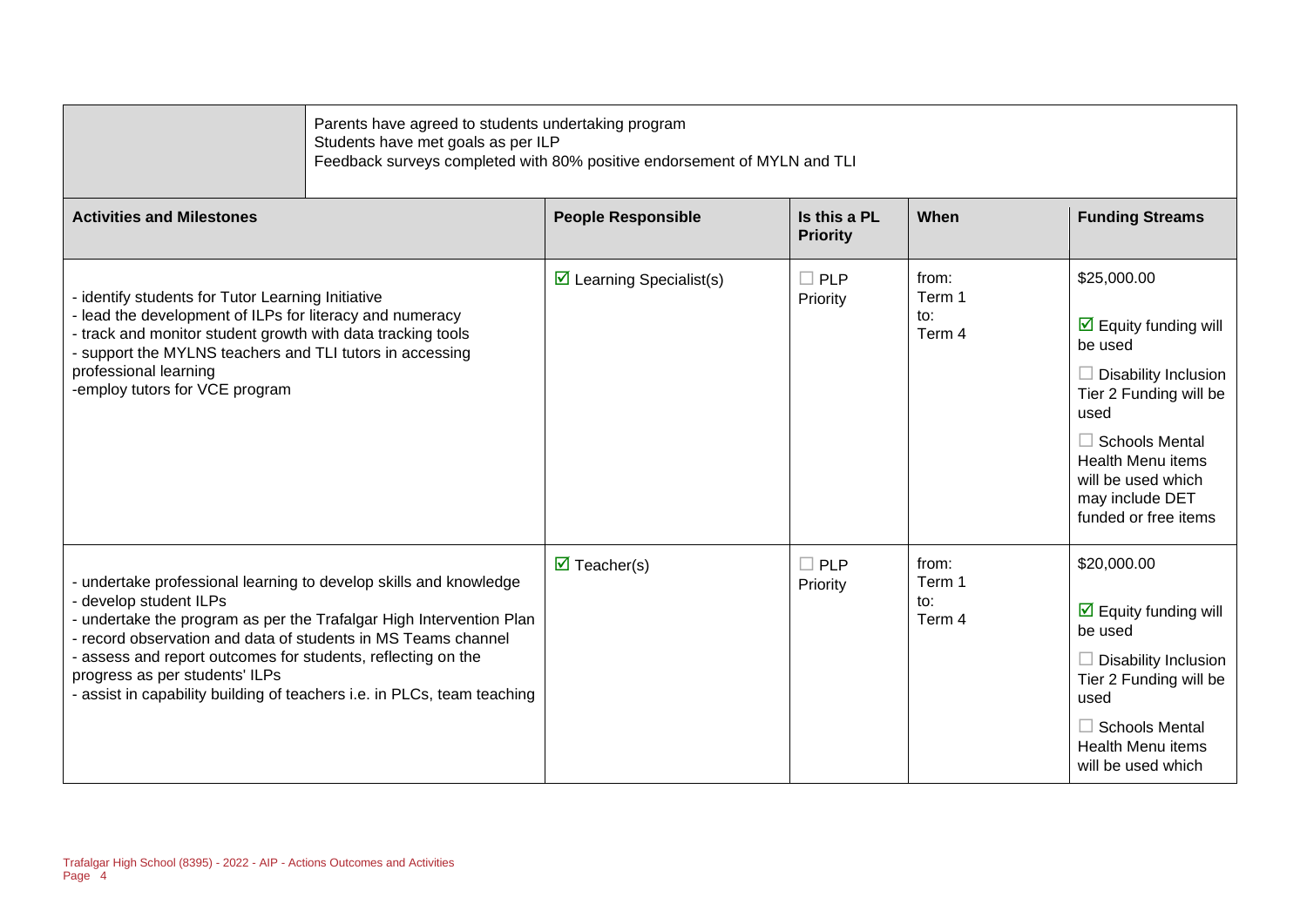|                                                                                                                                                                                                                                   |                                                                                                                                                                                                                                                                                                                                                                                                                                                                                                                                                                                                                                                                                                                                                                                                                                                                                                                                                                                                                                                                                                                                                                             |                                    |                        |                                  | may include DET<br>funded or free items                                                                                                                                                                                                                      |
|-----------------------------------------------------------------------------------------------------------------------------------------------------------------------------------------------------------------------------------|-----------------------------------------------------------------------------------------------------------------------------------------------------------------------------------------------------------------------------------------------------------------------------------------------------------------------------------------------------------------------------------------------------------------------------------------------------------------------------------------------------------------------------------------------------------------------------------------------------------------------------------------------------------------------------------------------------------------------------------------------------------------------------------------------------------------------------------------------------------------------------------------------------------------------------------------------------------------------------------------------------------------------------------------------------------------------------------------------------------------------------------------------------------------------------|------------------------------------|------------------------|----------------------------------|--------------------------------------------------------------------------------------------------------------------------------------------------------------------------------------------------------------------------------------------------------------|
| - undertake professional learning to develop skills and knowledge<br>- develop student ILPs<br>- undertake the program as per the Trafalgar High Intervention Plan<br>record observation and data of students in MS Teams channel |                                                                                                                                                                                                                                                                                                                                                                                                                                                                                                                                                                                                                                                                                                                                                                                                                                                                                                                                                                                                                                                                                                                                                                             | $\triangleright$ Education Support | $\Box$ PLP<br>Priority | from:<br>Term 1<br>to:<br>Term 4 | \$10,000.00<br>$\overline{\mathbf{M}}$ Equity funding will<br>be used<br>$\Box$ Disability Inclusion<br>Tier 2 Funding will be<br>used<br>$\Box$ Schools Mental<br><b>Health Menu items</b><br>will be used which<br>may include DET<br>funded or free items |
| KIS <sub>2</sub><br>Priority 2022 Dimension                                                                                                                                                                                       | Wellbeing - Effectively mobilise available resources to support students' wellbeing and mental health, especially the most vulnerable                                                                                                                                                                                                                                                                                                                                                                                                                                                                                                                                                                                                                                                                                                                                                                                                                                                                                                                                                                                                                                       |                                    |                        |                                  |                                                                                                                                                                                                                                                              |
| <b>Actions</b>                                                                                                                                                                                                                    | Leaders will:<br>* Facilitate the development of G4L timelines and lessons to ensure they are inclusive of RRRR content and curriculum, and ensure<br>a consistent approach to goal-setting across the school<br>* Audit the current G4L resources to ensure the lessons are developed and accessible for all year levels<br>* Develop the capacity of staff to act as "Learning Coaches" to support students to have agency and set appropriate learning goals<br>* Facilitate the Live 4 Life program ensuring all sessions are delivered at Year 8 and 10 in 2022. Oversee the Rubicon program at<br>Year <sub>9</sub><br>* Ensure all staff will complete the Berry Street Education Model (beginning in Term 3 2022) and implement the practices within their<br>classrooms<br>*Ensure all vulnerable students will have ILP's and support plans<br>Teachers will:<br>*Work collaboratively to refine and deliver to the G4L program and resources, embedding the RRRR curriculum and utilise agreed<br>goal setting framework<br>*Conduct regular conferences with every student in their G4L class, to assist with the development of and the reflection on learning |                                    |                        |                                  |                                                                                                                                                                                                                                                              |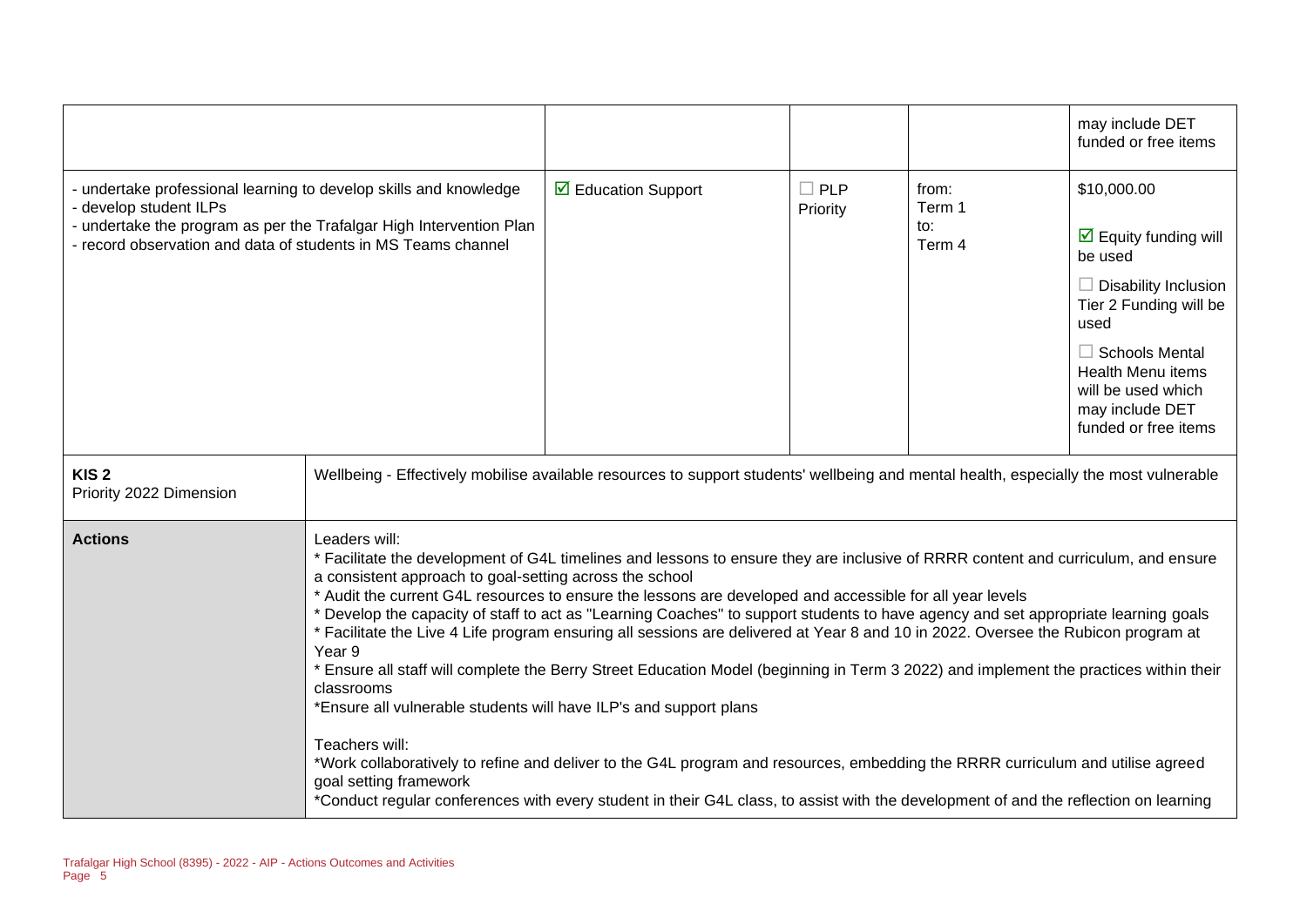|                           | goals. Learning coaches will refer any concerns to sub-school teams<br>* Trial strategies they learn through the Berry Street Education Model to support all students within the classroom<br>* Be involved in the further development of the Learning Coach role description<br>* Teachers will access, read and target students ILP's and support plans<br>Students will:<br>*Participate in the G4L program by setting SMART Learning Goals and reflect upon their goals<br>* Engage in the Live 4 Life program at Year 8 and 10 and Rubicon at Year 9<br>* Participate in regular conferences with their Learning Coaches<br>*Contribute to the development of their ILP's and support plans |
|---------------------------|--------------------------------------------------------------------------------------------------------------------------------------------------------------------------------------------------------------------------------------------------------------------------------------------------------------------------------------------------------------------------------------------------------------------------------------------------------------------------------------------------------------------------------------------------------------------------------------------------------------------------------------------------------------------------------------------------|
| <b>Outcomes</b>           | Leaders will:<br>* Audit the G4L materials and ensure they are all available in the G4L team<br>*Check that every student has a goal completed<br>*Schedule Berry Street P.D. for staff<br>*Publish ILP's/plans on Compass<br>Teachers will:<br>*Staff will feel supported in their role as Learning Coaches<br>*Conduct 1:1 conferences with students in G4L time<br>*Complete Day 1 & 2 of the BSEM in 2022<br>Students will:                                                                                                                                                                                                                                                                  |
|                           | *Complete learning goals<br>*Achieve their Teen Mental Health First Aid through Live 4 Life (Year 8 and 10)                                                                                                                                                                                                                                                                                                                                                                                                                                                                                                                                                                                      |
| <b>Success Indicators</b> | *All students have goals that will appear on reports by the end of 2022<br>*All Year 8 and 10 students will complete Live 4 Life in 2022<br>*All Year 9 students (excluding the TPP students) will participate in Rubicon<br>*Improved positive responses to goal setting (60%) and sense of confidence (60%)<br>*In learning walks and observations, evidence of staff modelling and trialing strategies from the BSEM will be observed<br>*All G4L resources and timelines will be available and complete for all year levels                                                                                                                                                                  |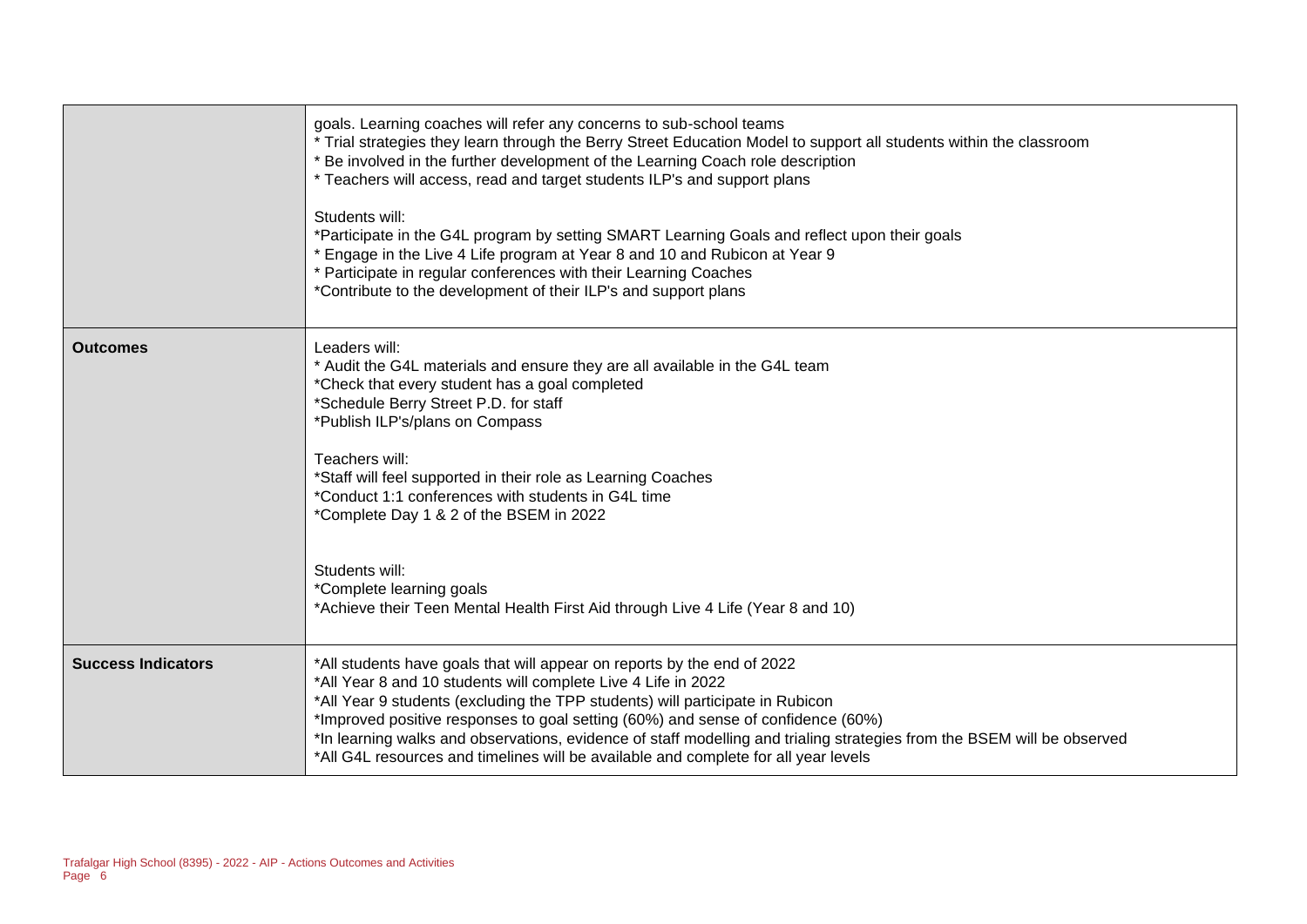| <b>Activities and Milestones</b>               | <b>People Responsible</b>          | Is this a PL<br><b>Priority</b> | When                             | <b>Funding Streams</b>                                                                                                                                                                                                                        |
|------------------------------------------------|------------------------------------|---------------------------------|----------------------------------|-----------------------------------------------------------------------------------------------------------------------------------------------------------------------------------------------------------------------------------------------|
| <b>BSEM Professional development for staff</b> | ☑ Assistant Principal              | $\overline{M}$ PLP<br>Priority  | from:<br>Term 3<br>to:<br>Term 4 | \$12,000.00<br>Equity funding will<br>be used<br>$\Box$ Disability Inclusion<br>Tier 2 Funding will be<br>used<br>☑ Schools Mental<br>Health Menu items<br>will be used which<br>may include DET<br>funded or free items                      |
| <b>STYMI</b>                                   | $\triangledown$ Wellbeing Team     | $\overline{M}$ PLP<br>Priority  | from:<br>Term 1<br>to:<br>Term 4 | \$2,500.00<br>$\overline{\mathbf{M}}$ Equity funding will<br>be used<br>Disability Inclusion<br>Tier 2 Funding will be<br>used<br>$\Box$ Schools Mental<br>Health Menu items<br>will be used which<br>may include DET<br>funded or free items |
| Project Rockit - Cyber Safety                  | $\overline{\mathbf{M}}$ Student(s) | $\Box$ PLP<br>Priority          | from:<br>Term 2                  | \$5,000.00                                                                                                                                                                                                                                    |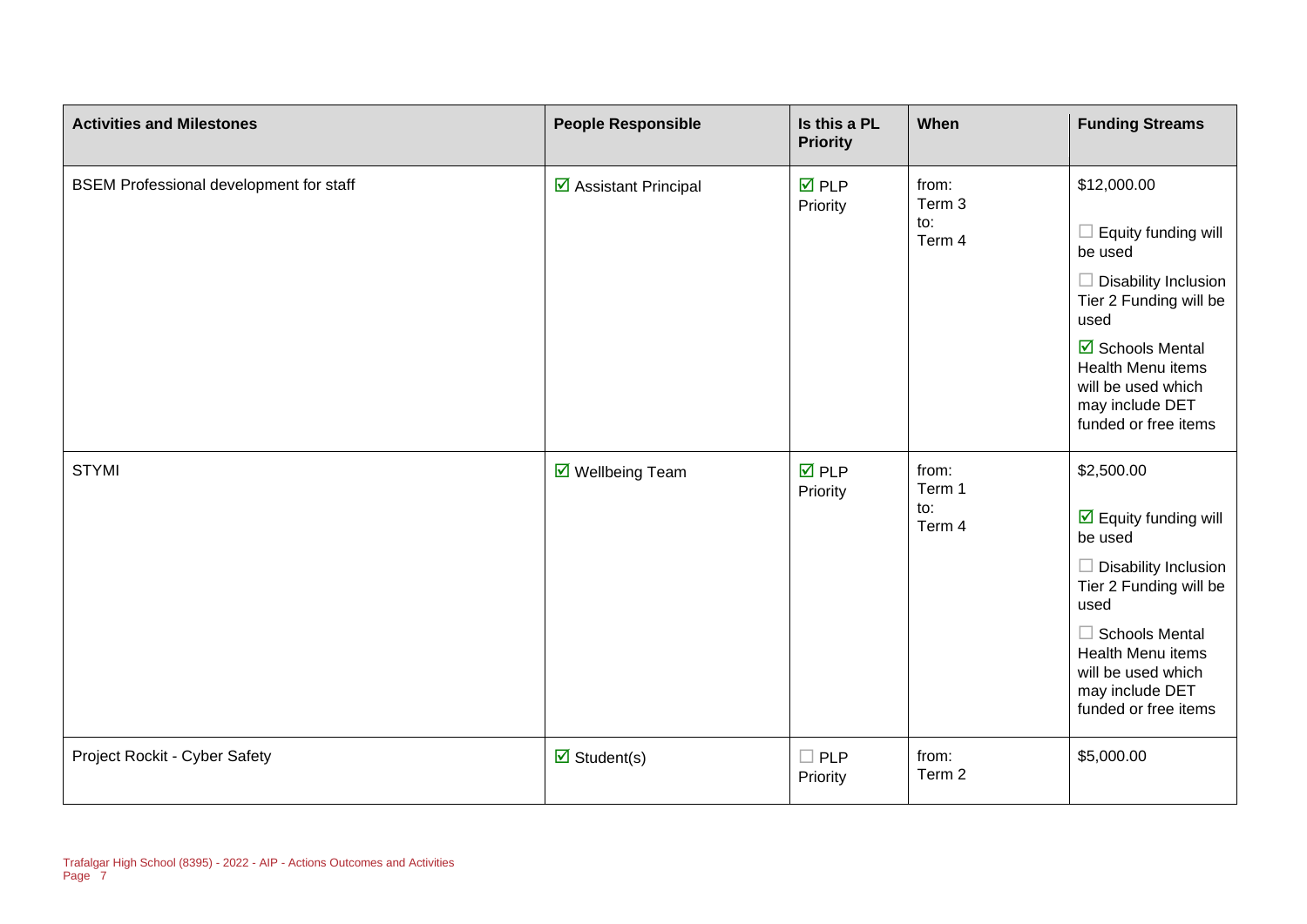|                                                |                                                                                               |                                | to:<br>Term 2                    | Equity funding will<br>$\mathcal{L}_{\mathcal{A}}$<br>be used<br>$\Box$ Disability Inclusion<br>Tier 2 Funding will be<br>used<br>$\overline{\mathbf{M}}$ Schools Mental<br><b>Health Menu items</b><br>will be used which<br>may include DET<br>funded or free items |
|------------------------------------------------|-----------------------------------------------------------------------------------------------|--------------------------------|----------------------------------|-----------------------------------------------------------------------------------------------------------------------------------------------------------------------------------------------------------------------------------------------------------------------|
| Live4Life - program and resources              | ☑ Assistant Principal<br>$\overline{\mathbf{z}}$ Student(s)<br>$\triangledown$ Wellbeing Team | $\overline{M}$ PLP<br>Priority | from:<br>Term 1<br>to:<br>Term 4 | \$15,000.00<br>Equity funding will<br>be used<br>Disability Inclusion<br>Tier 2 Funding will be<br>used<br>$\overline{\mathbf{M}}$ Schools Mental<br>Health Menu items<br>will be used which<br>may include DET<br>funded or free items                               |
| YMH worker employed for additional .2 position | ☑ Student Wellbeing Co-<br>ordinator                                                          | $\Box$ PLP<br>Priority         | from:<br>Term 1<br>to:<br>Term 4 | \$30,000.00<br>$\Box$ Equity funding will<br>be used<br>$\Box$ Disability Inclusion<br>Tier 2 Funding will be<br>used                                                                                                                                                 |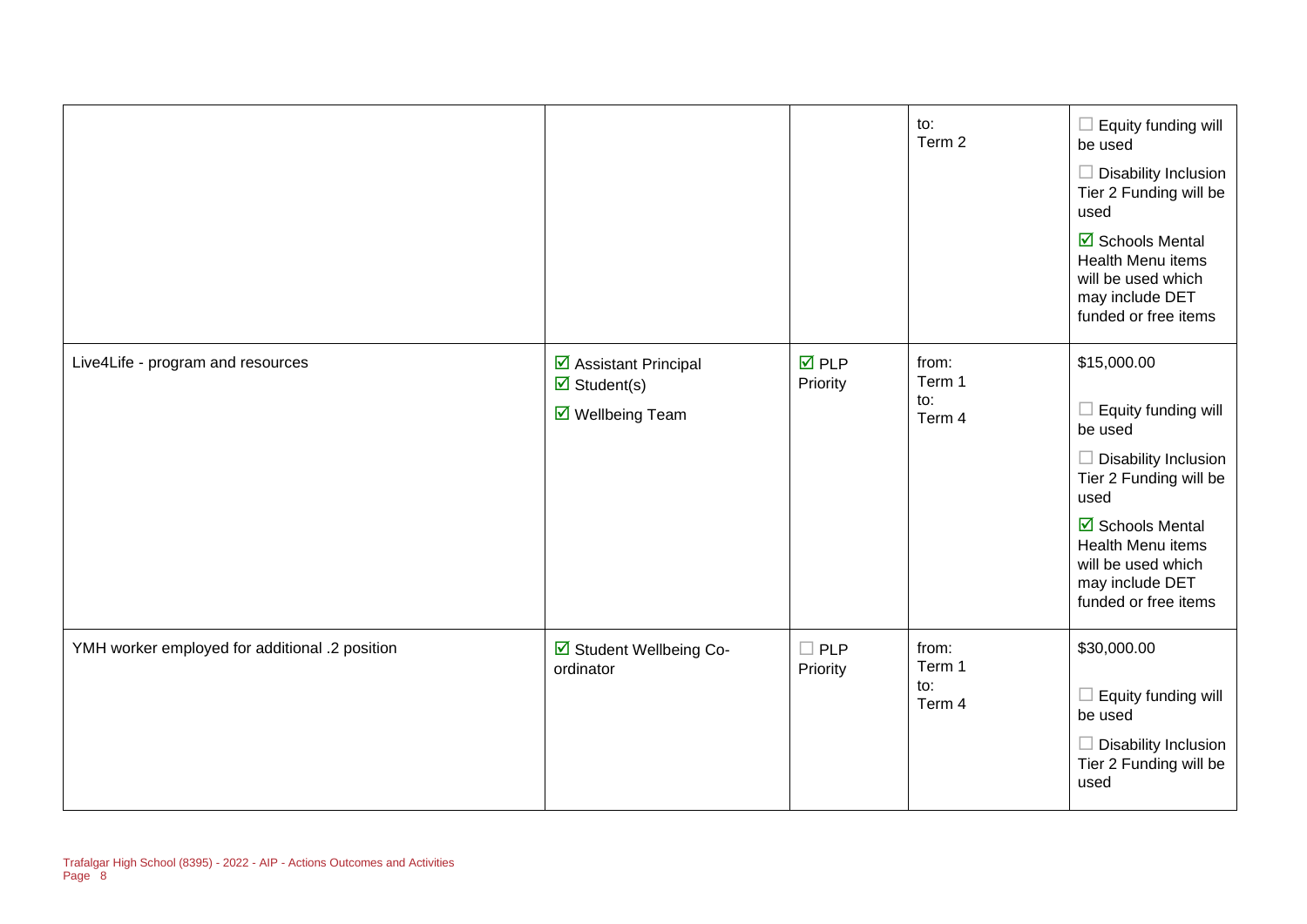|                                                         | $\overline{\boxtimes}$ Schools Mental<br>Health Menu items<br>will be used which<br>may include DET<br>funded or free items                                                                                                                                                                                                                                        |  |  |  |
|---------------------------------------------------------|--------------------------------------------------------------------------------------------------------------------------------------------------------------------------------------------------------------------------------------------------------------------------------------------------------------------------------------------------------------------|--|--|--|
| Goal 2                                                  | Improve student learning outcomes with a focus on Years 9 and 10.                                                                                                                                                                                                                                                                                                  |  |  |  |
| 12 Month Target 2.1                                     | Year 9 Number to increase from 13% (2019) to 16% (2022)<br>Year 9 Reading to increase from 13% (2019) to 18% (2022)<br>Year 9 Writing to increase from 11% (2019) to 16% (2022)<br>Year 10 Number to increase from 11% (2019) to 16% (2022)<br>Year 10 Reading to increase from 5% (2019) to 12% (2022)<br>Year 10 Writing to increase from 3% (2019) to 9% (2022) |  |  |  |
| 12 Month Target 2.2                                     | Year 9 Number decrease from 46% (2019) to 34% (2022)<br>Year 9 Reading decrease from 41% (2019) to 33% (2022)<br>Year 9 Writing decrease from 51% (2019) to 39% (2022)<br>Year 10 Number decrease from 42% (2019) to 36% (2022)<br>Year 10 Reading decrease from 35% (2019) to 33% (2022)<br>Year 10 Writing decrease from 43% (2019) to 34% (2022)                |  |  |  |
| 12 Month Target 2.3                                     | PAT Reading - in Year 10 from 58% (2019) to 45% (2022)<br>PAT Maths - in Year 10 from 62% to 46% (2022)                                                                                                                                                                                                                                                            |  |  |  |
| 12 Month Target 2.4                                     | Reading - from 22% above benchmark (2019) to 25% (2022)<br>Writing - from 22% (2019) to 25% (2022)<br>Numeracy - from 22% above benchmark to 25% (2022)                                                                                                                                                                                                            |  |  |  |
| KIS <sub>1</sub><br><b>Building practice excellence</b> | Strengthen and embed PLC processes to ensure that teaching reflects school-wide approaches to pedagogy, curriculum and<br>assessment.                                                                                                                                                                                                                              |  |  |  |
| <b>Actions</b>                                          | Leaders will:<br>-Prioritise meeting time for PLCs.<br>-Develop the skills necessary to support the PLC teams through the Clarity Learning Suite.<br>-Support PLC teams to rigorously implement the THS PLC Model.                                                                                                                                                 |  |  |  |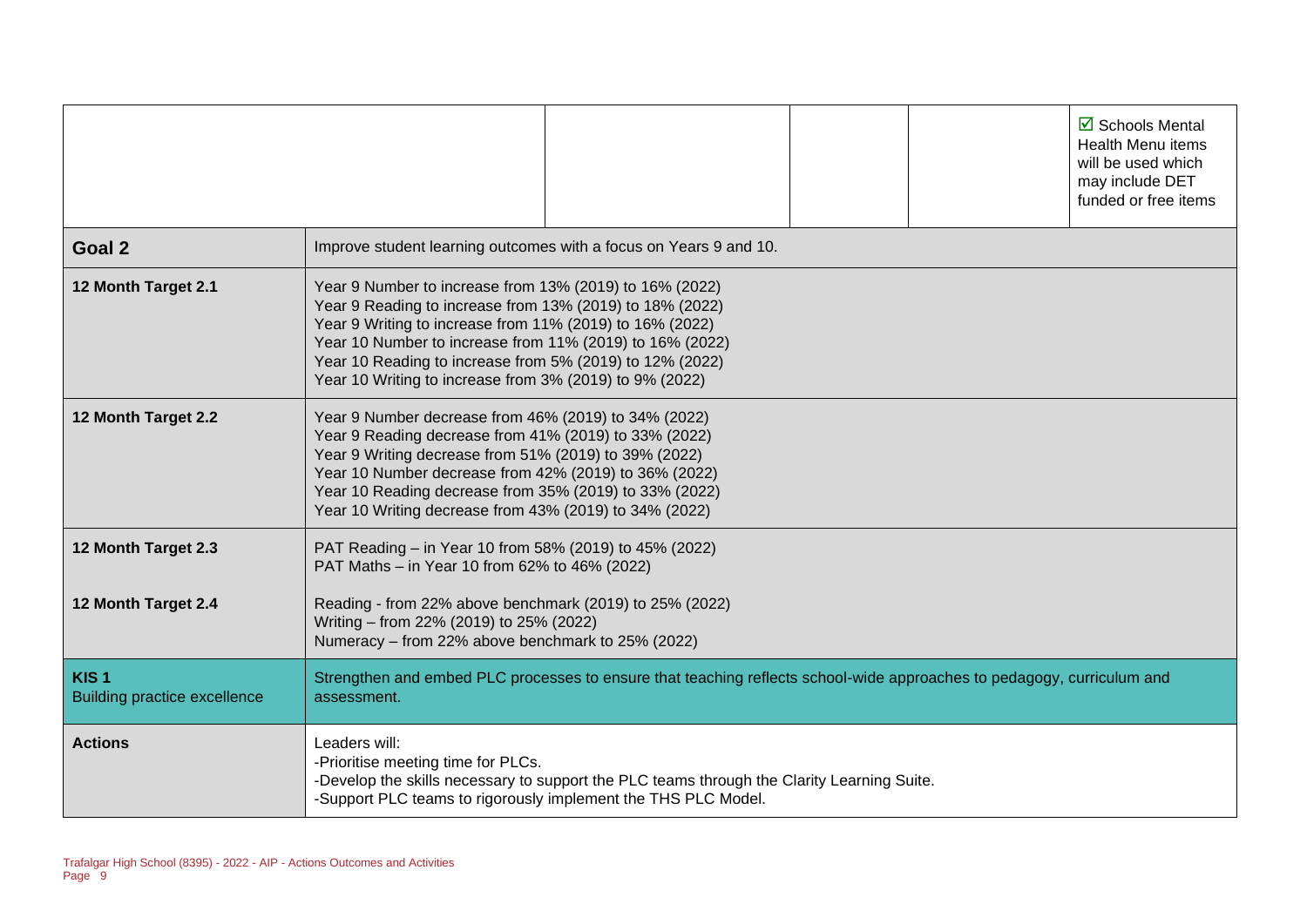|                           | Teachers will:<br>-Actively participate in PLC meetings and complete the work involved in the PLC model.<br>-Ensure GRR elements are embedded in their lessons.<br>-Backward map the skills necessary to successfully complete Year 10 in each subject from Year 7. Skills necessary for VCE should<br>also be considered.<br>Students will:<br>-Know and follow the THS non-negotiables.<br>-Focus on acquiring and practicing skills not just task completion.<br>-Use assessment criteria where applicable to reflect on learning.<br>-Set future learning goals based on success and areas of weakness.                                                                                                                                                 |
|---------------------------|-------------------------------------------------------------------------------------------------------------------------------------------------------------------------------------------------------------------------------------------------------------------------------------------------------------------------------------------------------------------------------------------------------------------------------------------------------------------------------------------------------------------------------------------------------------------------------------------------------------------------------------------------------------------------------------------------------------------------------------------------------------|
| <b>Outcomes</b>           | Leaders will:<br>-Schedule PLC meeting times.<br>-Complete the clarity learning suite modules.<br>-Ensure full inquiry cycles are completed within PLCs.<br>Teachers will:<br>-Collectively develop appropriate curriculum and plan their delivery and assessment based on student learning needs<br>-Structure their lessons using the GRR Instructional Model. Include Learning Intentions and Success Criteria for each lesson.<br>=Consider the skills necessary to successfully complete Year 10 when prioritising the curriculum.<br>Students will:<br>-Demonstrate 'ready to learn' behaviours.<br>-Demonstrate agency in their learning by reflecting on their learning.<br>-Demonstrate agency in their learning by setting future learning goals. |
| <b>Success Indicators</b> | -Completion of Clarity Learning Suite modules by KLD leaders and Learning Specialists.<br>-Impact and effectiveness of practice has been measured. (Data - PAT, Post/Pre-Test)<br>-Successful practices are embedded into the curriculum for future use (Curriculum Maps)<br>-Skills necessary to successfully complete Year 10 have been prioritised (Curriculum Maps)<br>-Evidence of GRR Instructional model in lessons (Learning Walks)<br>-Students setting learning goals and visible on Compass.<br>-Improved student outcomes (targets met)                                                                                                                                                                                                         |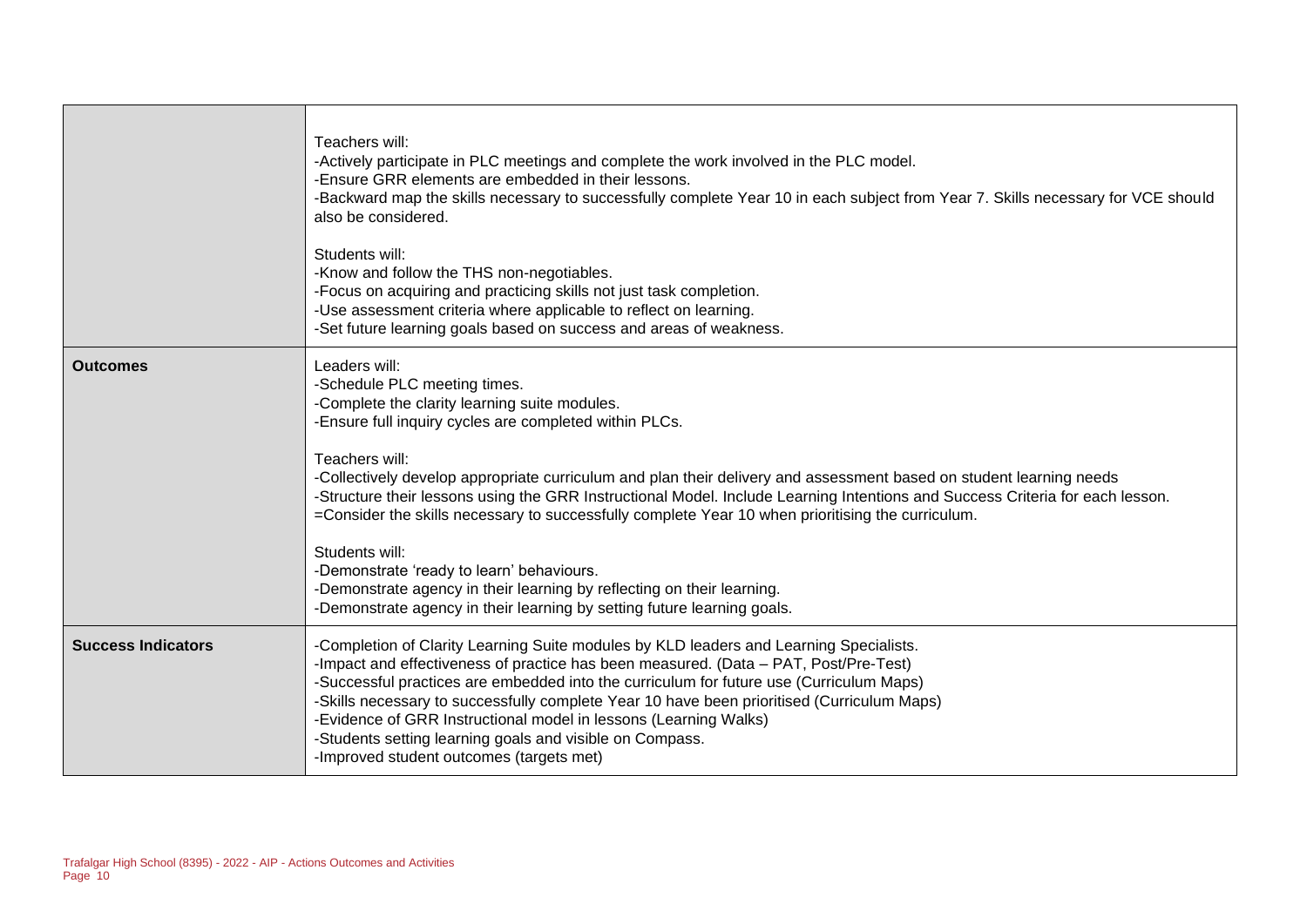| <b>Activities and Milestones</b>                                                                                                                                                                                                                                                                               |                                                                                                                                                                                                                                                                                                                                                                                                                                                                                                                                                     | <b>People Responsible</b>                                                   | Is this a PL<br><b>Priority</b> | When                             | <b>Funding Streams</b>                                                                                                                                                                                                                 |
|----------------------------------------------------------------------------------------------------------------------------------------------------------------------------------------------------------------------------------------------------------------------------------------------------------------|-----------------------------------------------------------------------------------------------------------------------------------------------------------------------------------------------------------------------------------------------------------------------------------------------------------------------------------------------------------------------------------------------------------------------------------------------------------------------------------------------------------------------------------------------------|-----------------------------------------------------------------------------|---------------------------------|----------------------------------|----------------------------------------------------------------------------------------------------------------------------------------------------------------------------------------------------------------------------------------|
| -Actively participate in PLC meetings and complete the work<br>involved in the PLC model.<br>-Ensure GRR elements are embedded in their lessons.<br>-Backward map the skills necessary to successfully complete Year<br>10 in each subject from Year 7. Skills necessary for VCE should<br>also be considered. |                                                                                                                                                                                                                                                                                                                                                                                                                                                                                                                                                     | $\overline{\boxtimes}$ PLC Leaders<br>$\overline{\mathbf{M}}$ Teacher(s)    | $\nabla$ PLP<br>Priority        | from:<br>Term 1<br>to:<br>Term 4 | \$0.00<br>$\Box$ Equity funding will<br>be used<br>$\Box$ Disability Inclusion<br>Tier 2 Funding will be<br>used<br>$\Box$ Schools Mental<br><b>Health Menu items</b><br>will be used which<br>may include DET<br>funded or free items |
| Goal 3                                                                                                                                                                                                                                                                                                         |                                                                                                                                                                                                                                                                                                                                                                                                                                                                                                                                                     | Improve Victorian Certificate of Education (VCE) outcomes for all students. |                                 |                                  |                                                                                                                                                                                                                                        |
| 12 Month Target 3.1                                                                                                                                                                                                                                                                                            | Improve the All Study median score to 27                                                                                                                                                                                                                                                                                                                                                                                                                                                                                                            |                                                                             |                                 |                                  |                                                                                                                                                                                                                                        |
| 12 Month Target 3.2                                                                                                                                                                                                                                                                                            | For the percentage of students under 25 to 33 %                                                                                                                                                                                                                                                                                                                                                                                                                                                                                                     |                                                                             |                                 |                                  |                                                                                                                                                                                                                                        |
| 12 Month Target 3.3                                                                                                                                                                                                                                                                                            | For the percentage of all VCE study scores to 7%                                                                                                                                                                                                                                                                                                                                                                                                                                                                                                    |                                                                             |                                 |                                  |                                                                                                                                                                                                                                        |
| KIS <sub>1</sub><br><b>Building practice excellence</b>                                                                                                                                                                                                                                                        | Implement processes to support teachers to plan collaboratively across all studies in VCE units 1-4                                                                                                                                                                                                                                                                                                                                                                                                                                                 |                                                                             |                                 |                                  |                                                                                                                                                                                                                                        |
| <b>Actions</b>                                                                                                                                                                                                                                                                                                 | Leaders will:<br>- prioritise and quarantine time in the meeting schedule for unit 1-4 planning time to explore data sets and plan consistent curriculum<br>and assessment.<br>- provide data sets and offer support and professional learning to interpret data sets and plan from these results.<br>- introduce the VCE certificate and support students and staff with the transition<br>- revisit and clearly communicate VCE rules and procedures with students, families and staff to ensure transparency and consistent<br>high expectations |                                                                             |                                 |                                  |                                                                                                                                                                                                                                        |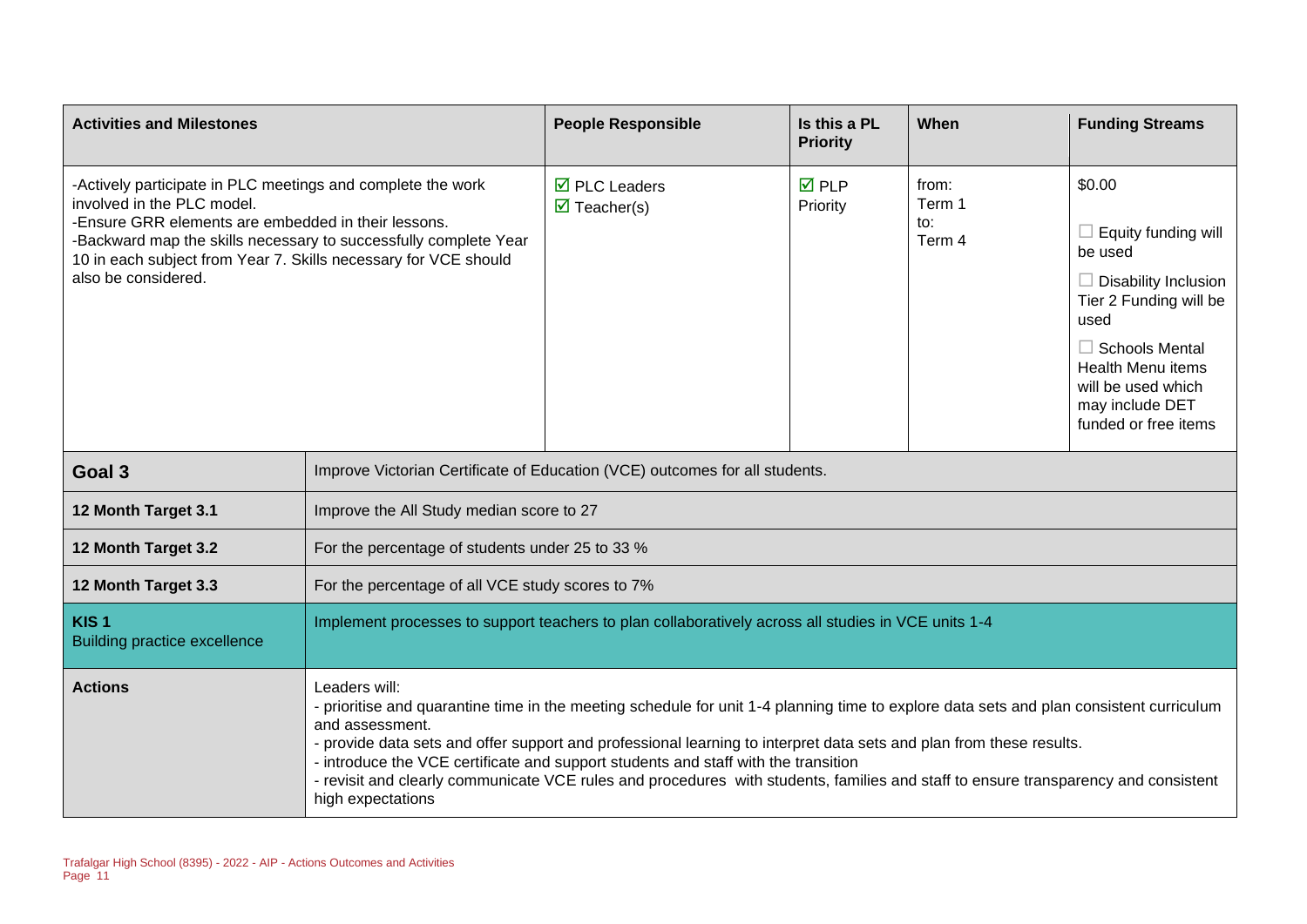|                           | Teachers will:<br>- participate in the VCE planning and collaboration sessions (this is inclusive of all teachers)<br>- review and analyse data sets to inform practice in the classroom<br>- plan consistent and cohesive curriculum and assessment across units 1 - 4<br>Students will:<br>- meet the requirements as outlined in the VCE rules and procedures<br>- access support of teachers, sub-school leaders and participate in additional supports and activities i.e. VCE Expo, revision lectures,<br>after school tutoring and study groups              |
|---------------------------|---------------------------------------------------------------------------------------------------------------------------------------------------------------------------------------------------------------------------------------------------------------------------------------------------------------------------------------------------------------------------------------------------------------------------------------------------------------------------------------------------------------------------------------------------------------------|
| <b>Outcomes</b>           | Leaders will have:<br>- prioritised and quarantined time in the meeting schedule for unit 1-4 planning time to explore data sets and plan consistent<br>curriculum and assessment.<br>- provided data sets and offered support and professional learning to interpret data sets and plan from these results.<br>- introduced the VCE certificate and supported students and staff with the transition<br>- revisited and clearly communicated VCE rules and procedures with students, families and staff to ensure transparency and<br>consistent high expectations |
|                           | Teachers will have:<br>- have participated in the VCE planning and collaboration sessions (this is inclusive of all teachers)<br>- reviewed and analysed data sets to inform practice in the classroom<br>- planned consistent and cohesive curriculum and assessment across units 1 - 4<br>- participated in subject specific PD where available to support their knowledge, skills and planning<br>- undertaken networking opportunities i.e. SEVR CoP for English teachers                                                                                       |
|                           | Students will have:<br>- met the requirements as outlined in the VCE rules and procedures<br>- accessed support of teachers, sub-school leaders and participate in additional supports and activities i.e. VCE Expo, revision<br>lectures, after school tutoring and study groups<br>- participated in VCE information sessions, 1:1 interviews with senior team, 1:1 conferences with G4L Coach.                                                                                                                                                                   |
| <b>Success Indicators</b> | - Documented curriculum for all studies across units 1 - 4 completed and uploaded to MS KLD Teams<br>- VCE documented timelines for all studies completed with evidence provided in PDP plans and meetings. Documents to be<br>uploaded to MS Teams KLD channels.<br>- data targets met in improving student outcomes<br>- aggregate learning behaviour data is maintained to a high level throughout the year                                                                                                                                                      |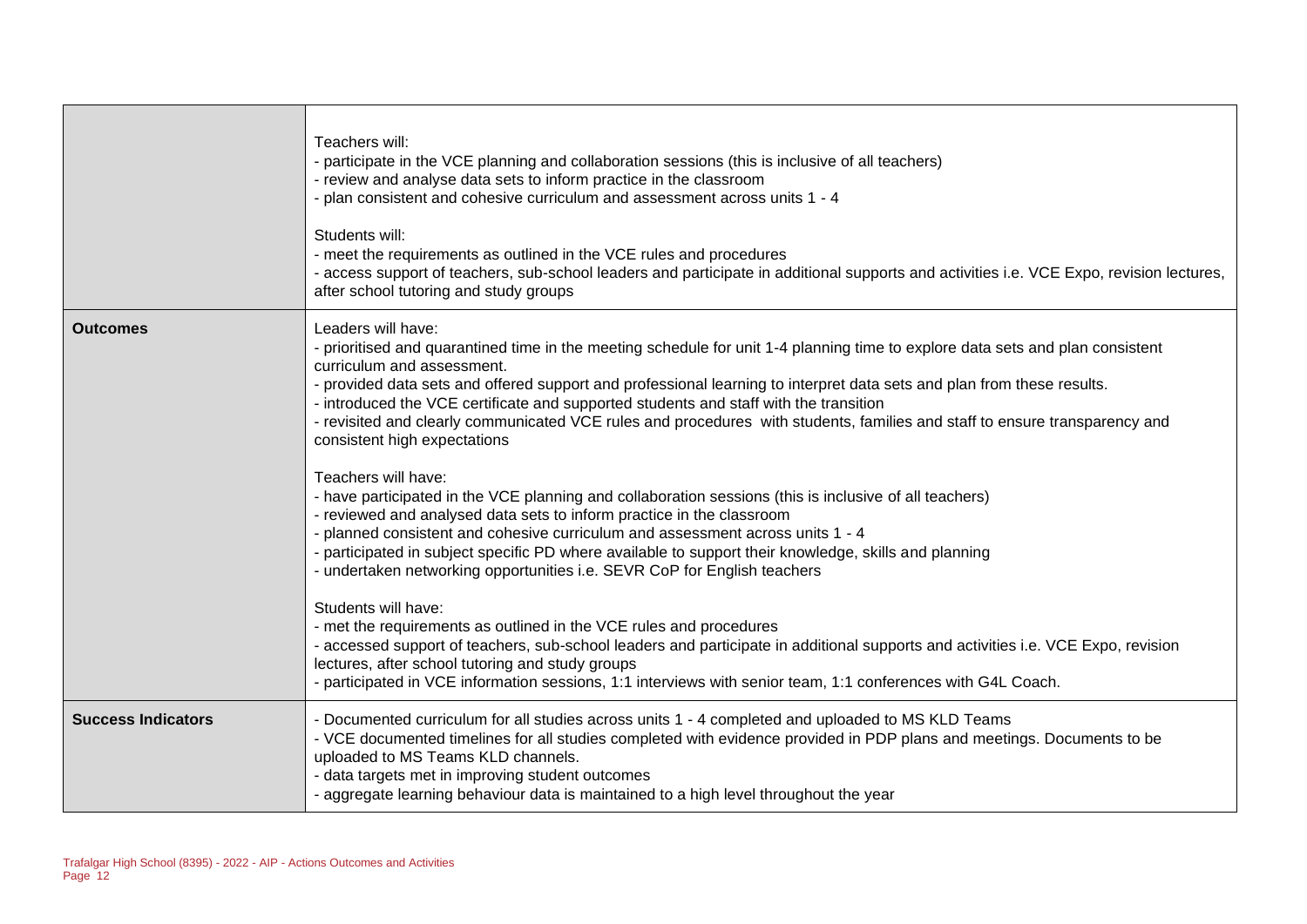| 15.1 to 20%                                                                                                                                                                                                                                                                                                                                                                                                                                                                                                                                    | - the year 12 AtoSS data for 'effective teaching practice for cognitive engagement' and 'high expectations for success' to maintain at<br>or above 80% positive endorsement<br>- at year 12 VCE AtoSS effective teaching time to increase from 30.9 to 36 % and stimulated learning and stimulated learning from |                                 |                                  |                                                                                                                                                                                                                                                       |
|------------------------------------------------------------------------------------------------------------------------------------------------------------------------------------------------------------------------------------------------------------------------------------------------------------------------------------------------------------------------------------------------------------------------------------------------------------------------------------------------------------------------------------------------|------------------------------------------------------------------------------------------------------------------------------------------------------------------------------------------------------------------------------------------------------------------------------------------------------------------|---------------------------------|----------------------------------|-------------------------------------------------------------------------------------------------------------------------------------------------------------------------------------------------------------------------------------------------------|
| <b>Activities and Milestones</b>                                                                                                                                                                                                                                                                                                                                                                                                                                                                                                               | <b>People Responsible</b>                                                                                                                                                                                                                                                                                        | Is this a PL<br><b>Priority</b> | When                             | <b>Funding Streams</b>                                                                                                                                                                                                                                |
| - prioritise and quarantine time in the meeting schedule for unit 1-4<br>planning time to explore data sets and plan consistent curriculum<br>and assessment.<br>- provide data sets and offer support and professional learning to<br>interpret data sets and plan from these results.<br>- introduce the VCE certificate and support students and staff with<br>the transition<br>- revisit and clearly communicate VCE rules and procedures with<br>students, families and staff to ensure transparency and consistent<br>high expectations | ☑ Assistant Principal<br>$\overline{\boxtimes}$ Sub School Leader/s                                                                                                                                                                                                                                              | $\overline{M}$ PLP<br>Priority  | from:<br>Term 1<br>to:<br>Term 4 | \$50,000.00<br>$\triangleright$ Equity funding will<br>be used<br>$\Box$ Disability Inclusion<br>Tier 2 Funding will be<br>used<br>$\Box$ Schools Mental<br><b>Health Menu items</b><br>will be used which<br>may include DET<br>funded or free items |
| - have participated in the VCE planning and collaboration sessions<br>(this is inclusive of all teachers)<br>- reviewed and analysed data sets to inform practice in the<br>classroom<br>- planned consistent and cohesive curriculum and assessment<br>across units 1 - 4<br>- participated in subject specific PD where available to support their<br>knowledge, skills and planning<br>- undertaken networking opportunities i.e. SEVR CoP for English<br>teachers                                                                          | $\triangledown$ Teacher(s)                                                                                                                                                                                                                                                                                       | $\overline{M}$ PLP<br>Priority  | from:<br>Term 1<br>to:<br>Term 4 | \$25,000.00<br>$\triangleright$ Equity funding will<br>be used<br>$\Box$ Disability Inclusion<br>Tier 2 Funding will be<br>used<br>$\Box$ Schools Mental<br><b>Health Menu items</b><br>will be used which                                            |